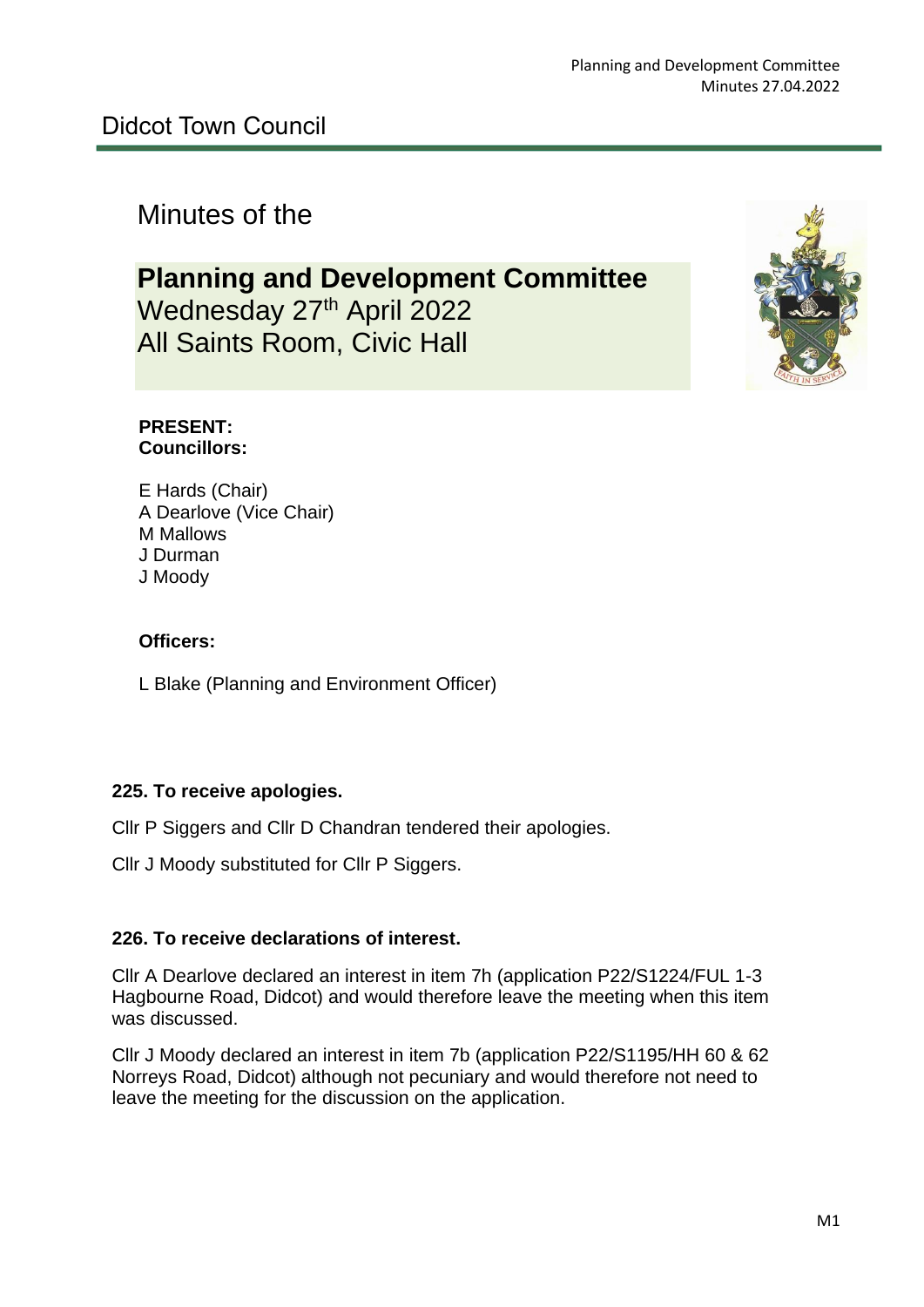#### **227. To approve the draft minutes of the meeting held on 6 th April 2022**

 It was proposed by Cllr E Hards, seconded by Cllr J Moody, and **RESOLVED** to approve the minutes of the meeting on  $6<sup>th</sup>$  April 2022 as a true and accurate record of the meeting and note it as such.

All members agreed.

#### **228. Questions on the minutes as to the progress of any item.**

There were no questions on the minutes.

#### **229.To note as listed: correspondence regarding planning maters.**

| Item | Date<br>received | <b>Received</b><br>from | <b>Sent to Members</b> | <b>Details</b>                                                                                                                                                               |
|------|------------------|-------------------------|------------------------|------------------------------------------------------------------------------------------------------------------------------------------------------------------------------|
| 5a)  | $5th$ April 2022 | <b>SODC</b>             | $5th$ April 2022       | Response to DTC's query on applications<br>P22/S0383/HH and P21/S3691/HH - Confirmation of<br>thresholds for referral of planning applications to the<br>Planning Committee. |

The Committee noted the items of correspondence.

#### **230.Applications for certificates of Lawful Development and Information only.**

The Committee noted no applications for certificates of Lawful Development had been received.

Cllr J Durman joined the meeting.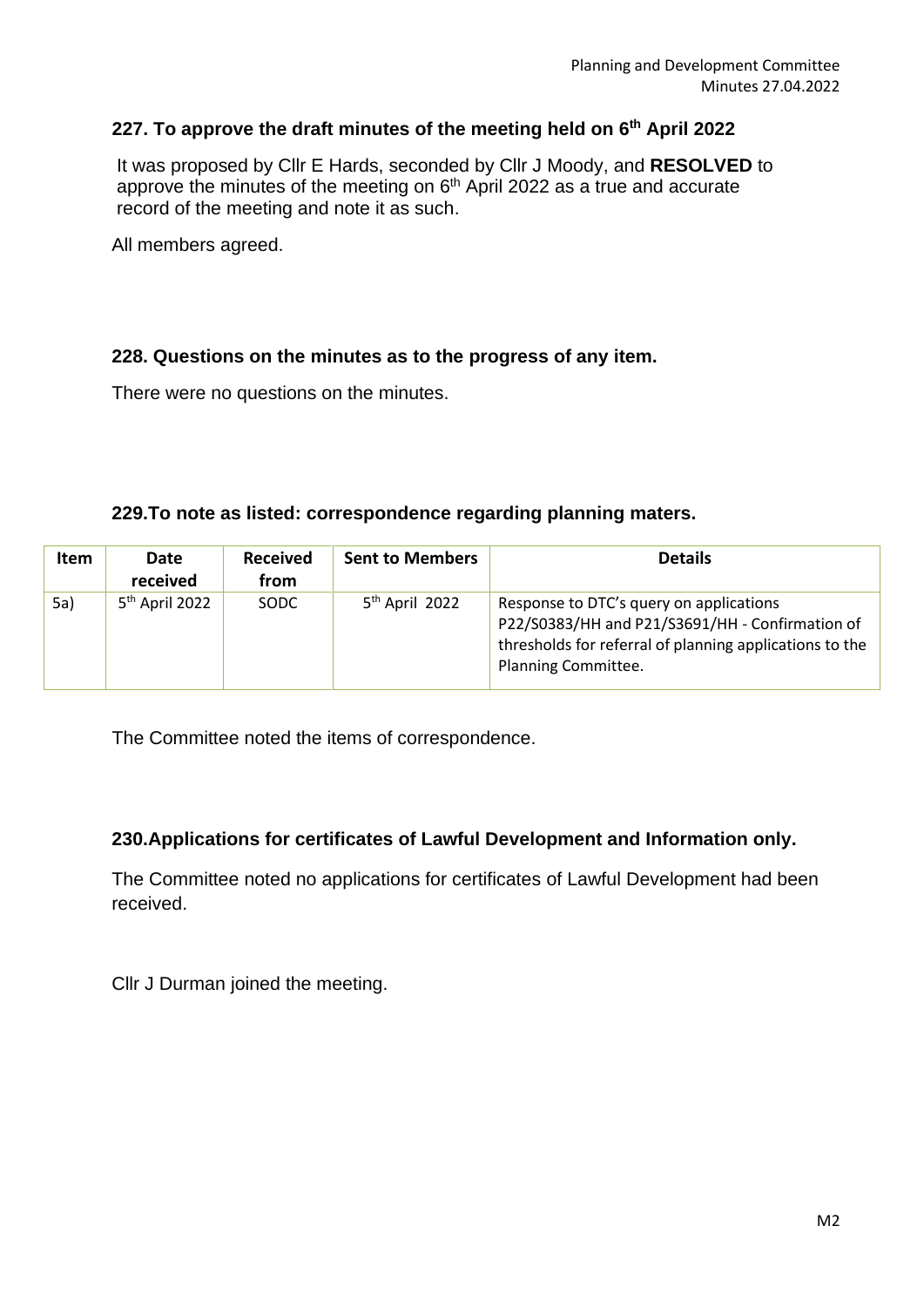# **231.To consider as listed: Planning Applications.**

| 7a) | <b>Application</b>     | P22/S1248/HH                                                                                                                                                                                                                                                                                                                                     | 14 Haydon Road Didcot OX11 7JD                                        |  |
|-----|------------------------|--------------------------------------------------------------------------------------------------------------------------------------------------------------------------------------------------------------------------------------------------------------------------------------------------------------------------------------------------|-----------------------------------------------------------------------|--|
|     | Proposal               | s78 application to remove condition 8 (family occupation) of planning                                                                                                                                                                                                                                                                            |                                                                       |  |
|     |                        | application P21/S2573/HH. (Two storey side extensions and single                                                                                                                                                                                                                                                                                 |                                                                       |  |
|     |                        | storey rear extension, associated hardstanding and creation of a                                                                                                                                                                                                                                                                                 |                                                                       |  |
|     |                        | dropped kerb).                                                                                                                                                                                                                                                                                                                                   |                                                                       |  |
|     | <b>Response date</b>   | 28th April 2022 (extended from 25th April 2022)                                                                                                                                                                                                                                                                                                  |                                                                       |  |
|     | <b>Agreed response</b> | It was proposed by Cllr A Dearlove, seconded by Cllr E Hards and                                                                                                                                                                                                                                                                                 |                                                                       |  |
|     |                        | <b>RESOLVED</b> to object to the application with the following comments:                                                                                                                                                                                                                                                                        |                                                                       |  |
|     |                        | The Committee object to the removal of the condition and are                                                                                                                                                                                                                                                                                     |                                                                       |  |
|     |                        | concerned that the applicant is still pursuing an HMO with a significant                                                                                                                                                                                                                                                                         |                                                                       |  |
|     |                        | number of rooms via a different route. This condition was put there to                                                                                                                                                                                                                                                                           |                                                                       |  |
|     |                        | specifically prevent an HMO.                                                                                                                                                                                                                                                                                                                     |                                                                       |  |
|     |                        | All members agreed.                                                                                                                                                                                                                                                                                                                              |                                                                       |  |
| 7b) | <b>Application</b>     | P22/S1195/HH                                                                                                                                                                                                                                                                                                                                     | 60 & 62 Norreys Road, Didcot, Oxon, OX11                              |  |
|     |                        |                                                                                                                                                                                                                                                                                                                                                  | 0AN                                                                   |  |
|     | Proposal               | Two storey rear extension to both adjoining properties.                                                                                                                                                                                                                                                                                          |                                                                       |  |
|     | <b>Response date</b>   | 28 <sup>th</sup> April 2022                                                                                                                                                                                                                                                                                                                      |                                                                       |  |
|     | <b>Agreed response</b> | It was proposed by Cllr A Dearlove, seconded by Cllr J Durman and<br>RESOLVED to submit no objection to this application with the<br>following comments:                                                                                                                                                                                         |                                                                       |  |
|     |                        | The Committee noticed a neighbouring resident has some concerns<br>over the loss of light, particularly at number 64, and ask that this be<br>taken into consideration.                                                                                                                                                                          |                                                                       |  |
|     |                        | All members agreed.                                                                                                                                                                                                                                                                                                                              |                                                                       |  |
| 7c) | <b>Application</b>     | P22/V0604/RM                                                                                                                                                                                                                                                                                                                                     | Phase 1a Valley Park Land to the West of<br><b>Great Western Park</b> |  |
|     | Proposal               | Reserved matters application for access, appearance, landscaping,<br>layout and scale following consent granted under reference<br>P14/V2873/O relating solely to Phase 1a of the overall allocation<br>regarding infrastructure elements to enable works for Phase 1 and 2.<br>An EIA was submitted as part of the approved outline permission. |                                                                       |  |
|     | <b>Response date</b>   | 29th April 2022                                                                                                                                                                                                                                                                                                                                  |                                                                       |  |
|     | <b>Agreed response</b> | It was proposed by Cllr E Hards, seconded by Cllr A Dearlove, and<br><b>RESOLVED</b> to submit no objection to this application with the<br>following comments:<br>The Committee were unable to scrutinise the plans thoroughly due to<br>the quantity of detail and the fact that DTC were not a consultee on a                                 |                                                                       |  |
|     |                        |                                                                                                                                                                                                                                                                                                                                                  |                                                                       |  |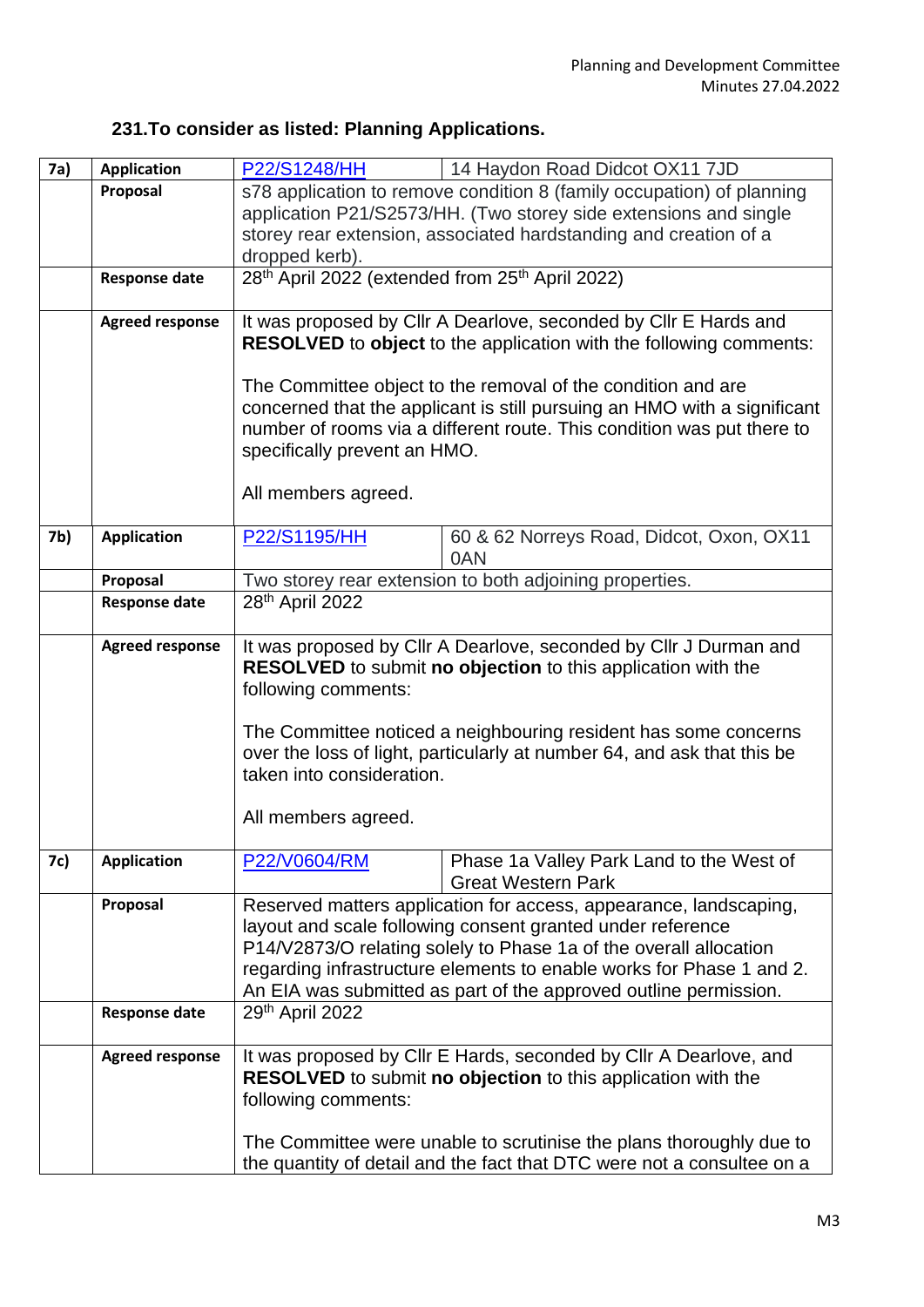|     |                        | current application linked to this one (P22/V0539/RM). The Committee                                                                                                         |  |  |  |
|-----|------------------------|------------------------------------------------------------------------------------------------------------------------------------------------------------------------------|--|--|--|
|     |                        | ask that DTC are consulted on every application for this development                                                                                                         |  |  |  |
|     |                        | in future.                                                                                                                                                                   |  |  |  |
|     |                        | All members agreed.                                                                                                                                                          |  |  |  |
| 7d) | <b>Application</b>     | P22/S0659/FUL<br>40 Queensway Didcot OX11 8LU                                                                                                                                |  |  |  |
|     | Proposal               | Extension to house containing two one-bedroom apartments.                                                                                                                    |  |  |  |
|     | <b>Response date</b>   | 29th April 2022                                                                                                                                                              |  |  |  |
|     |                        |                                                                                                                                                                              |  |  |  |
|     | <b>Agreed response</b> | It was proposed by Cllr M Mallows, seconded by Cllr J Moody, and<br><b>RESOLVED</b> to object to this application with the following comments:                               |  |  |  |
|     |                        | The Committee object to this application due to substandard parking,<br>insufficient amenity space, and over development of the site.                                        |  |  |  |
|     |                        | All members agreed.                                                                                                                                                          |  |  |  |
| 7e) | <b>Application</b>     | Hadden Hill Golf Club Hadden Hill North<br><b>P21/S5385/FUL</b><br>Moreton OX11 9BJ                                                                                          |  |  |  |
|     | <b>Amendment</b>       | No. 1 - dated 6th April 2022                                                                                                                                                 |  |  |  |
|     | <b>Previous</b>        | Object with comments:                                                                                                                                                        |  |  |  |
|     | response               | Didcot Town Council would like to object to downgrading the                                                                                                                  |  |  |  |
|     | submitted 3rd          | BREEAM level to 'pass' due to declaring a Climate Emergency and                                                                                                              |  |  |  |
|     | February 2022          | suggest the application should at least 'good' (more than 45%).                                                                                                              |  |  |  |
|     | Proposal               | Variation of conditions 8 (BREEAM pre-assessment report) & 9<br>(BREEAM - final certificate) on application P21/S1036/FUL (amended<br>BREEAM report received 06 April 2022). |  |  |  |
|     | <b>Response date</b>   | 30th April 2022                                                                                                                                                              |  |  |  |
|     |                        |                                                                                                                                                                              |  |  |  |
|     | <b>Agreed response</b> | The Committee RESOLVED to submit the following comments:                                                                                                                     |  |  |  |
|     |                        | Didcot Town Council will withdraw their previous objection provided<br>that SODC are satisfied that the report justifies a good rating.                                      |  |  |  |
|     |                        | All members agreed.                                                                                                                                                          |  |  |  |
| 7f) | <b>Application</b>     | P22/S1304/HH<br>38 Park Road Didcot OX11 8QW                                                                                                                                 |  |  |  |
|     | Proposal               | Proposed ground floor rear extension and internal alterations                                                                                                                |  |  |  |
|     | <b>Response date</b>   | 1 <sup>st</sup> May 2022                                                                                                                                                     |  |  |  |
|     | <b>Agreed response</b> | It was proposed by Cllr J Durman, seconded by Cllr M Mallows, and<br>RESOLVED to submit no objection to the application.                                                     |  |  |  |
|     |                        | All members agreed.                                                                                                                                                          |  |  |  |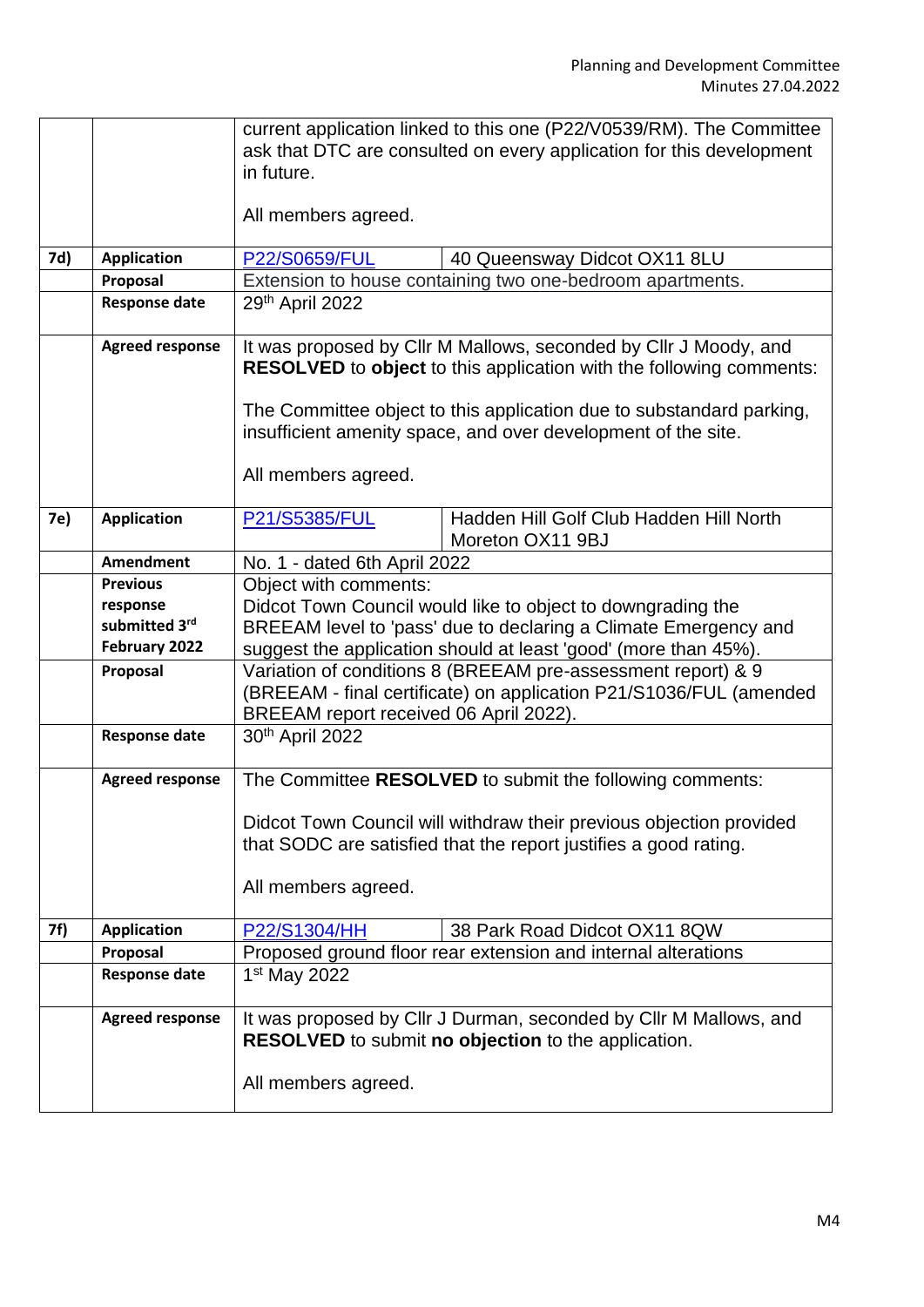| 7g) | <b>Application</b>                       | P22/S1332/HH<br>73 Meadow Way Didcot OX11 0AX                                                                                             |                                                                      |  |  |
|-----|------------------------------------------|-------------------------------------------------------------------------------------------------------------------------------------------|----------------------------------------------------------------------|--|--|
|     | Proposal                                 | Single storey rear extension.                                                                                                             |                                                                      |  |  |
|     | <b>Response date</b>                     | 3rd May 2022                                                                                                                              |                                                                      |  |  |
|     |                                          |                                                                                                                                           |                                                                      |  |  |
|     | <b>Agreed response</b>                   | It was proposed by Cllr J Durman, seconded by Cllr A Dearlove and                                                                         |                                                                      |  |  |
|     |                                          | RESOLVED to submit no objection to the application.                                                                                       |                                                                      |  |  |
|     |                                          |                                                                                                                                           |                                                                      |  |  |
|     |                                          | All members agreed.                                                                                                                       |                                                                      |  |  |
|     |                                          |                                                                                                                                           |                                                                      |  |  |
|     |                                          | Cllr A Dearlove left the meeting at this point.                                                                                           |                                                                      |  |  |
| 7h) | <b>Application</b>                       | <b>P22/S1224/FUL</b>                                                                                                                      | 1-3 Hagbourne Road Didcot OX11 8DP                                   |  |  |
|     | Proposal                                 |                                                                                                                                           |                                                                      |  |  |
|     |                                          | s73 application to vary condition 3(approved drawings), 4(levels),<br>5(materials), 6(joinery details) & 8(refuse & recycling storage) on |                                                                      |  |  |
|     |                                          | application P12/S1299/O due to change of ownership and design                                                                             |                                                                      |  |  |
|     |                                          |                                                                                                                                           | changes. (Residential development (3x1-bed, 3x2-bed) including       |  |  |
|     |                                          |                                                                                                                                           |                                                                      |  |  |
|     | <b>Response date</b>                     | parking and ancillary works. Demolition of existing building)                                                                             |                                                                      |  |  |
|     |                                          | 3rd May 2022                                                                                                                              |                                                                      |  |  |
|     | <b>Agreed response</b>                   |                                                                                                                                           | It was proposed by Cllr E Hards, seconded by Cllr J Durman and       |  |  |
|     |                                          | <b>RESOLVED</b> to submit no objection to the application.                                                                                |                                                                      |  |  |
|     |                                          |                                                                                                                                           |                                                                      |  |  |
|     |                                          | All members agreed.                                                                                                                       |                                                                      |  |  |
|     |                                          |                                                                                                                                           |                                                                      |  |  |
|     | Cllr A Dearlove returned to the meeting. |                                                                                                                                           |                                                                      |  |  |
|     |                                          |                                                                                                                                           |                                                                      |  |  |
| 7i) | <b>Application</b>                       | P22/S1366/HH                                                                                                                              | 29 Longford Way Didcot OX11 7TN                                      |  |  |
|     | Proposal                                 | Single storey rear extension                                                                                                              |                                                                      |  |  |
|     | <b>Response date</b>                     | 8 <sup>th</sup> May 2022                                                                                                                  |                                                                      |  |  |
|     | <b>Agreed response</b>                   | It was proposed by Cllr J Durman, seconded by Cllr E Hards and                                                                            |                                                                      |  |  |
|     |                                          | RESOLVED to submit no objection to the application.                                                                                       |                                                                      |  |  |
|     |                                          |                                                                                                                                           |                                                                      |  |  |
|     |                                          |                                                                                                                                           |                                                                      |  |  |
|     |                                          | All members agreed.                                                                                                                       |                                                                      |  |  |
|     |                                          |                                                                                                                                           |                                                                      |  |  |
| 7j) | <b>Application</b>                       | P21/S3283/RM                                                                                                                              | Phase 2 & 4 Willington Down Land at North                            |  |  |
|     |                                          |                                                                                                                                           | <b>East Didcot Didcot</b>                                            |  |  |
|     | <b>Amendment</b>                         | No. 2 - dated 14th April 2022                                                                                                             |                                                                      |  |  |
|     | Proposal                                 |                                                                                                                                           | Reserved matters for Phase 2 and 4 of North East Didcot              |  |  |
|     |                                          |                                                                                                                                           | development pursuant to outline planning permission P15/S2902/O.     |  |  |
|     |                                          |                                                                                                                                           | (as amended by plans and information received 14 April 2022)         |  |  |
|     |                                          |                                                                                                                                           |                                                                      |  |  |
|     |                                          |                                                                                                                                           | The development comprises 288 residential units of a mix of property |  |  |
|     |                                          |                                                                                                                                           | types and sizes; car parking and garages, internal access roads,     |  |  |
|     |                                          |                                                                                                                                           | footpaths, parking and circulation areas; hard and soft landscaping  |  |  |
|     |                                          |                                                                                                                                           | and other associated infrastructure and engineering works.           |  |  |
|     | <b>Previous</b>                          |                                                                                                                                           | Objection: The Committee support the objection from OCC as Lead      |  |  |
|     | Response<br><b>Response date</b>         | Local Flood Authority.<br>30th April 2022                                                                                                 |                                                                      |  |  |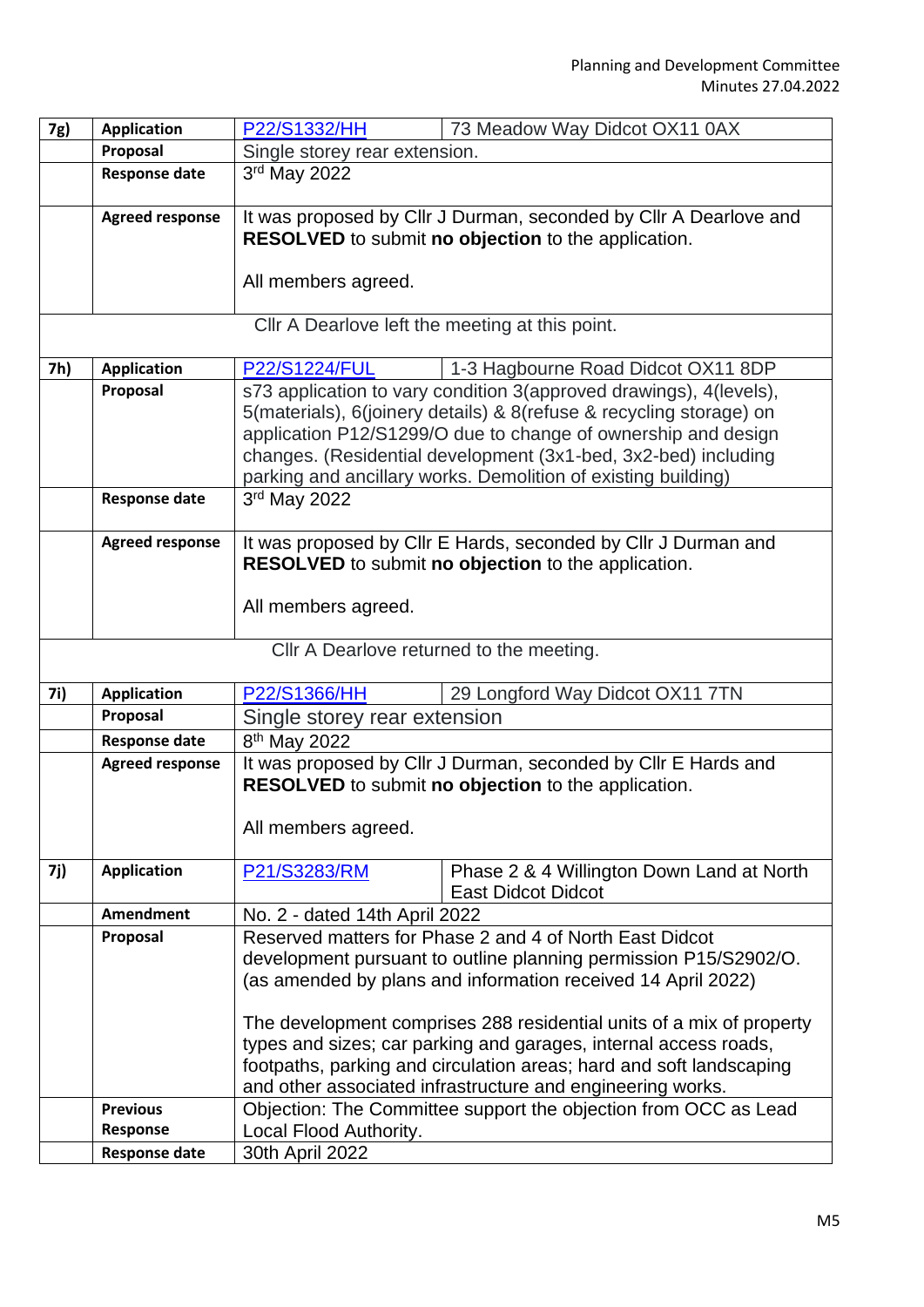| <b>Agreed response</b> | It was proposed by CIIr E Hards, seconded by CIIr M Mallows, and<br>RESOLVED to submit no objection to the application with the<br>following comment: |
|------------------------|-------------------------------------------------------------------------------------------------------------------------------------------------------|
|                        | The Committee noted that OCC previously requested the attenuation<br>pond be moved from the school site and ask whether this has been<br>done.        |
|                        | All members agreed.                                                                                                                                   |

#### **232.To note as listed: Planning Appeals.**

The Committee noted that no planning appeals had been received.

## **233. Applications Approved.**

The Committee noted the below listed approvals.

| <b>Didcot Town Council's</b><br>recommendation | <b>Planning Application</b><br><b>Number</b> | <b>Proposal and Address</b>                                                                                                                                                                                                               |
|------------------------------------------------|----------------------------------------------|-------------------------------------------------------------------------------------------------------------------------------------------------------------------------------------------------------------------------------------------|
| No objection                                   | <b>P22/S0701/FUL</b>                         | Change of use to permit flexible use as<br>restaurant or hot food take away.                                                                                                                                                              |
|                                                |                                              | <b>Unit 42 Orchard Centre Didcot.</b>                                                                                                                                                                                                     |
| No objection                                   | P22/S0575/HH                                 | Single storey front & rear extensions.<br>2 Tavistock Avenue Didcot OX11<br>8NA                                                                                                                                                           |
| No objection                                   | P22/S0559/HH                                 | Demolition of existing side & rear<br>conservatories and erection of 2 storey<br>side extension and single storey rear<br>extension. Conversion of part of the<br>garage to utility room.<br><b>18 Bosleys Orchard Didcot OX11</b><br>7NY |
| No objection                                   | <b>P22/S0428/FUL</b>                         | Change of use from office use Class E<br>to Sui Generis.<br>5-6 Unit 1a Market Place Didcot<br><b>OX117LE</b>                                                                                                                             |
| No objection                                   | P22/S0536/FUL                                | Addition of roof mounted equipment<br>and handrails to 2 generators and                                                                                                                                                                   |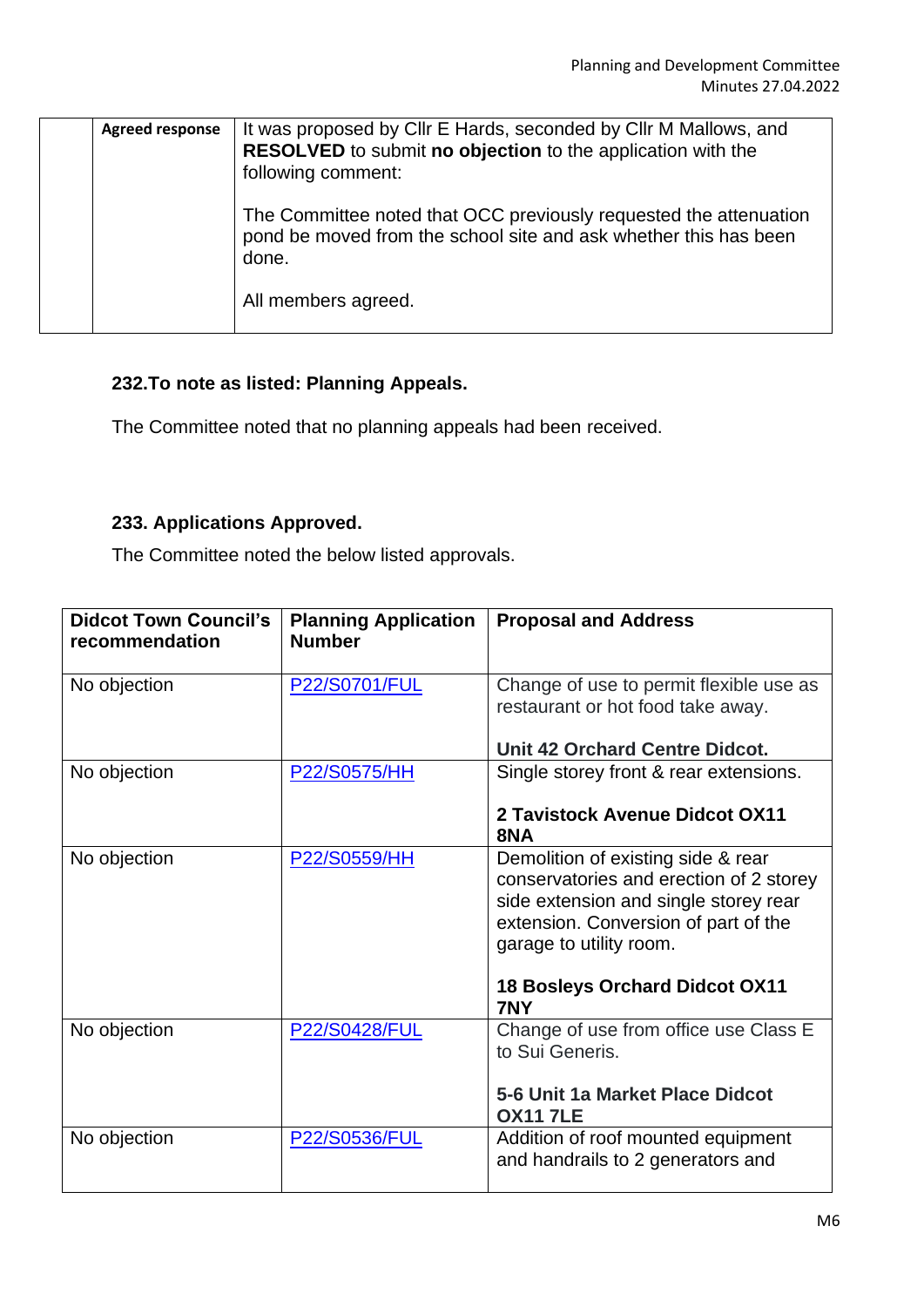|                                                                                                                        |              | installation of integrally bunded ad-blue<br>storage tank within compound.<br><b>PeakGen Power Ltd Compound -</b><br><b>Booker Distribution Centre</b><br><b>Basil Hill Road Didcot OX11 7HJ</b>                                                                                     |
|------------------------------------------------------------------------------------------------------------------------|--------------|--------------------------------------------------------------------------------------------------------------------------------------------------------------------------------------------------------------------------------------------------------------------------------------|
| No objection with<br>comments:                                                                                         | P22/S0811/HH | Single storey rear extension.                                                                                                                                                                                                                                                        |
| The Committee are<br>concerned that the garden<br>may not be of adequate size<br>once the extension has been<br>built. |              | 27 Larch Drive Didcot OX11 6DX                                                                                                                                                                                                                                                       |
| No objection                                                                                                           | P22/S0649/HH | Create single-storey rear extension<br>approx. 6.4m deep x 7.6m wide<br>featuring kitchen/diner and garden<br>room. Demolish one chimney and<br>relocate first floor WC. Convert flat roof<br>of existing garage to pitched roof with<br>end gables.<br>61 Park Road Didcot OX11 8QT |
| No Objection                                                                                                           | P22/S0647/HH | Proposed ground floor rear extension                                                                                                                                                                                                                                                 |
|                                                                                                                        |              | 37 Queensway Didcot OX11 8LY                                                                                                                                                                                                                                                         |

# **234. Applications refused.**

The Committee noted the applications refused, listed below.

| 10a) | <b>Application</b>                       | P21/S5378/FUL                                                                                                                                                               | Ridgeway House 1A Hagbourne Road Didcot<br><b>OX11 8DP</b> |  |
|------|------------------------------------------|-----------------------------------------------------------------------------------------------------------------------------------------------------------------------------|------------------------------------------------------------|--|
|      | <b>Proposal</b>                          | Change of use of the existing office to a large (Sui Generis) House in<br>Multiple Occupation (HMO) with the addition of a rear dormer.                                     |                                                            |  |
|      | Date refusal<br>confirmation<br>received | 9 <sup>th</sup> April 2022                                                                                                                                                  |                                                            |  |
|      | DTC's response                           | The Committee object to this application due to the height of the rear dormer<br>making it overbearing and the fact that the dormer is against the current design<br>guide. |                                                            |  |